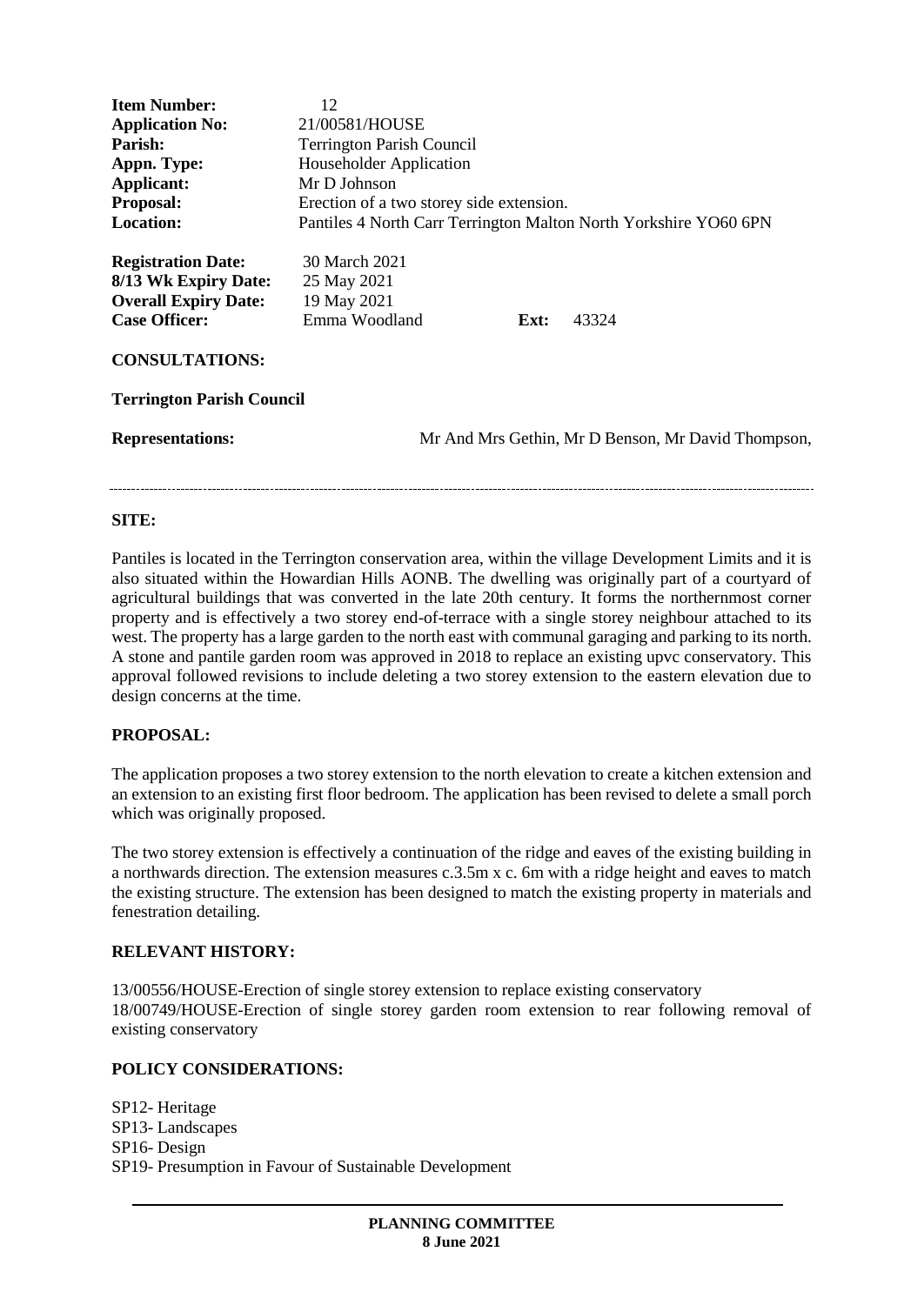# **APPRAISAL:**

The relevant planning issues are:

- Whether the application preserves the conservation area and AONB and,
- Whether there would be a material adverse impact on the amenity of the occupants of neighbouring properties.

The extension is considered to relate well to the form of the existing building. It is a simple extension of the existing ridge and eaves. It measures c. 3.5m long and is considered to be modest in scale in relation to the wider complex and individual dwelling. The materials proposed are also considered to be in keeping with the existing dwelling. Furthermore, it cannot be clearly seen from any public point from the conservation area or AONB and is sympathetic in its relationship with the host building.

Due to the position of the extension to the north side of the complex and the existing mature beech hedge forming the boundary it is considered that there will not be an unacceptable loss of light to the attached neighbour to the west. In addition, the applicant's agent has confirmed that the adjoining neighbour to the west has their principal amenity space to the south with primary windows on the southern elevation. It has also been confirmed that the additional first floor window serving the proposed en-suite bathroom is to be obscure glazed and this will be conditioned as such. It is considered therefore that the proposal will not have a material adverse impact on the amenity of the occupants of neighbouring properties.

It is considered that the proposal meets the requirements of Policies SP12, SP13, SP16 and SP20 of the adopted development plan.

# **OTHER MATTERS INCLUDING CONSULTATION RESPONSES:**

Objections to the application have been received from a number of neighbours regarding the large size of the extension, loss of local character, privacy, outlook and sunlight and parking concerns. In addition a neighbour has asked for a number of conditions to be attached some of which are considered to be outwith this application to include provision of car parking and adequate drainage and that the existing trees and hedges are retained. Other matters raised regarding covenants and drains are not material to the consideration of this application.

The applicant's agent has responded to a number of these concerns with a letter scanned to the public file. This seeks to address concerns regarding parking, loss of light, clarification regarding retention of trees and hedges and a response to drainage concerns. The letter also details that the 3 bedroom property is served by 2 garages and 2 parking spaces and the extension will not impinge upon the existing level of parking provision.

In conclusion the application has been carefully considered by officers and is considered to comply with Policies SP12, 13, 16 and 20 of the Ryedale Plan and the NPPF. There are no material matters that would warrant a decision other than in accordance with the Council's adopted development plan.

#### **RECOMMENDATION: Approval**

1 The development hereby permitted shall be begun on or before .

Reason: To ensure compliance with Section 51 of the Planning and Compulsory Purchase Act 2004